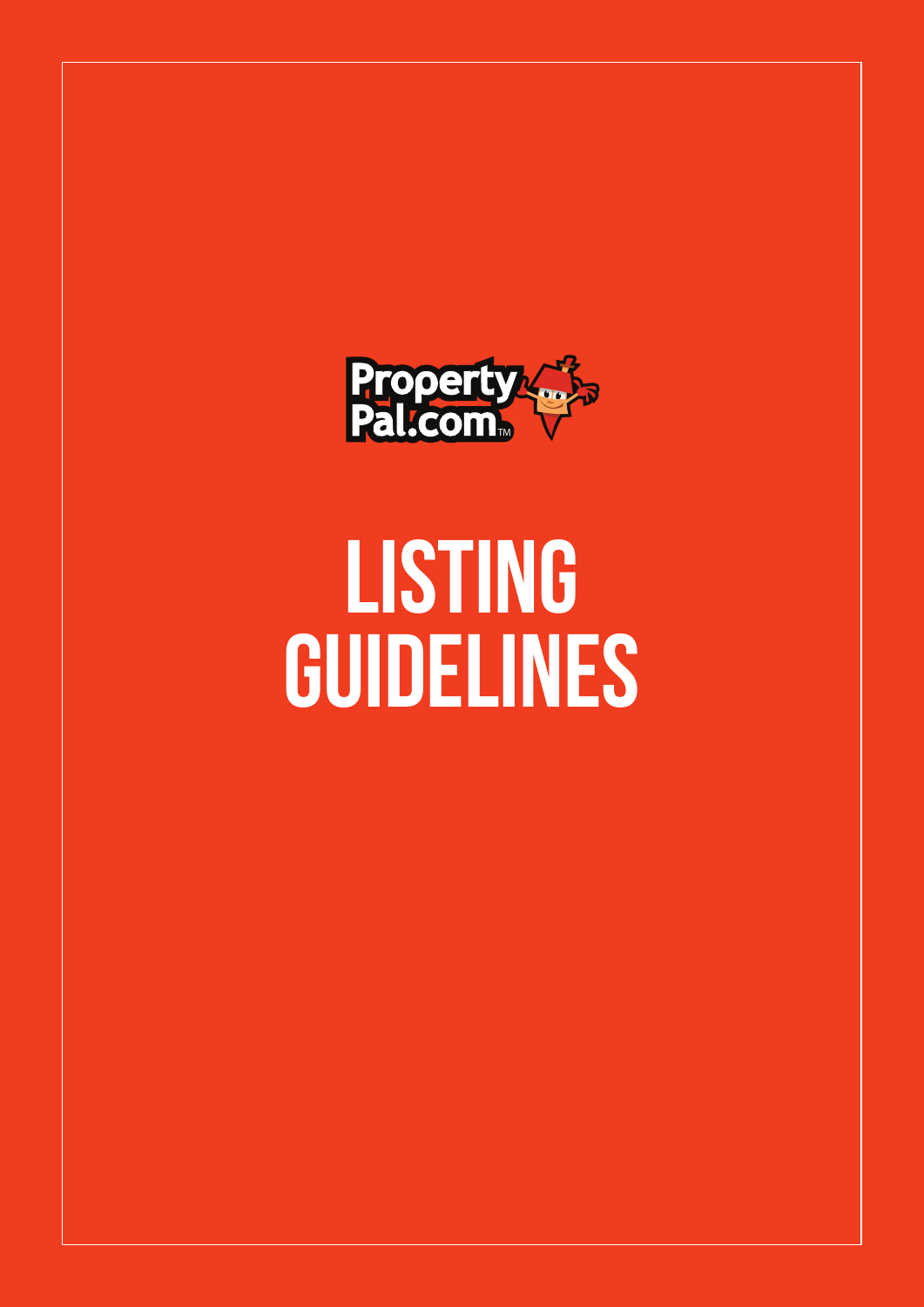### **Contents**

#### **1. Traffic Light Policy**

Introduction Green Amber Red Legal

#### **2. Listing Guidelines Introduction**

#### **3. Company Logos**

Can I display my logo advertising my brand on my properties?

Can I add watermarks to my photos?

Can I display my phone number on my logo?

**4.** 

#### **Property Descriptions**

Can I add my contact details to the description of a property?

Can I display my selling fees in the description of a property?

Can I advertise my mortgage services or other business services in the property description?

Can I show my website address in the property description?

Can I add property details for example "Beautiful Family Home with Equestrian Centre" to the address of a property?

Can I add "Sold By" or "Another One Gone" to the description of the property?

### **5. Property Images**

Can I put banners across my images telling users a property is Under offer or Sale Agreed?

Can I add watermarks to my photos?

Can I add Lifestyle images of my town to my properties?

Can I add photos advertising my company's other services on my properties?

Where I haven't got any photos of a property, can I put my own image?

I have no images of the property - can I use Google Images or the Brochure?

Can I use text on the photos or description to let users know a property is Under Offer or Sale Agreed?

Can I add a banner to a photo to advertise an Open Viewing?

### **6. Phone Number**

Can I add my contact details to the description of a property?

Can I display my phone number on my logo?

#### **7. Sale Agreed / Let Agreed Properties**

How long after a property is Sale Agreed will the property be listed on PropertyPal?

How long after a property is Let Agreed will the property be listed on PropertyPal?

Can I put banners across my images telling users a property is Under offer or Sale Agreed?

Can I add "Sold By" or "Another One Gone" to the description of the property?

Can I use text on the photos or description to let users know a property is Under Offer or Sale Agreed?

#### **8. Sold / Let Properties**

How Long after a property is Sold will the property be listed on PropertyPal?

How Long after a property is Let will the property be listed on PP?

Can I put banners across my images telling users a property is Let Agreed or Let?

Can I add "Let By" or "Another One Gone" to the description of the property?

Can I use text on the photos or description to let users know a property is Let Agreed or Let?

#### **9. New Developments**

Can I list my New Developments as resales? My developer wants me to list a property on Properties for Sale - can I do this?

#### **10. Re-Listing Properties**

I need a property to go to the top of the listings can I archive and re-list it?

### **11. Advertising Other Services**

Can I add photos advertising my company's other services on my properties?

Can I advertise my mortgage services or other business services in the property description?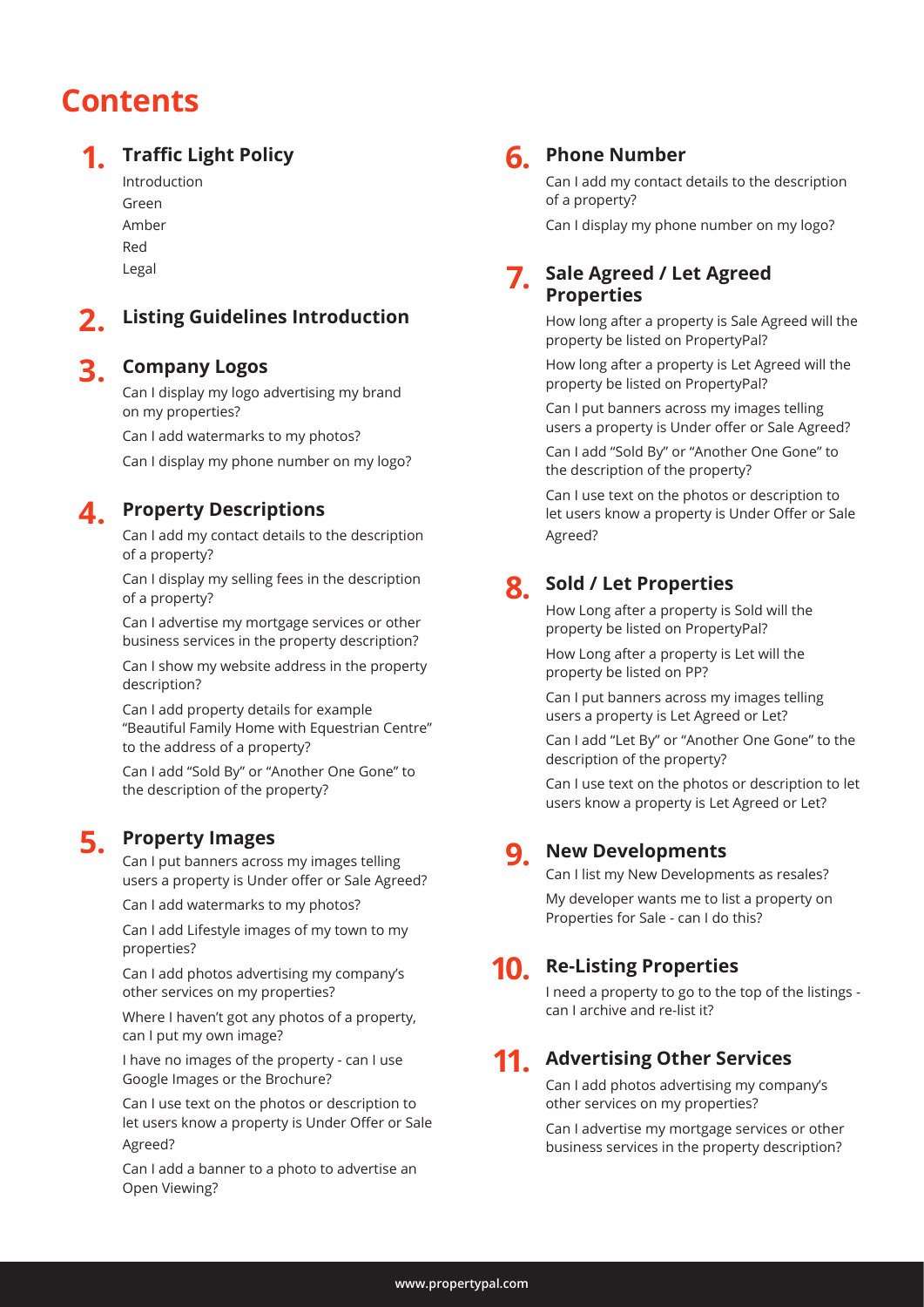# **1. Traffic Light Policy**

#### **INTRODUCTION**

With such a large volume of local agents using PropertyPal, we want to try to ensure that each and every one is treated equally and can enjoy the same benefits from our platform.

Although we've strived for this for years, we have introduced a new Traffic Light Policy system to try to assist us in that process.

Our new Traffic Light Policy is a set of measures we're implementing to ensure all agents follow our given guidelines on how to list properties on our website. These are measures that will apply to every agent.

We understand that everyone makes mistakes from time to time, and we have implemented this system to ensure that these mistakes are rectified and that consistent, standardised property descriptions are used across our website that will be more compelling for our users, and your potential customers.

#### **GREEN**

We understand that mistakes happen. So, if we spot a mistake in your listings we'll let you know what it is and how to fix it, as soon as we can. As this is your first mistake, we will allow you 2 working days to fix it and check all your other listings for the same errors.

In the first instance, an email detailing this will be sent to the Directors or Decision Makers within your company or organisation. If there has been no response after 24 Hours, we will then send an email to your enquiries email address asking you to correct your listings.

If you have not managed to correct your listings within 2 working days of receiving our email, we will then hide all of your property listings from view on our website as we need to protect your customers.

When you have fixed the issue on the listings, please let us know as soon as possible. We will then reactivate your properties immediately, so they are visible to the public again.

#### **AMBER**

If you repeat the same mistake a second time within 12 months of the first, we will let you know that the issue has happened again and how to fix it, as soon as we can. As this is your second mistake, we will

allow you 2 working days to fix it and check all your other listings for the same errors.

In the first instance, an email detailing this will be sent to the Directors or Decision Makers within your company or organisation. If there has been no response after 24 Hours, we will then send an email to your enquiries email address asking you to correct your listings.

If you have not managed to correct your listings within 2 working days of receiving our email, we will then hide all of your property listings from view on our website as we need to protect your customers.

#### **RED**

From our experience, we know that it's highly unlikely, however, if the same mistake is made for a third time within 12 months of the second, we do feel it is highly important for us to act to protect our users and the marketplace immediately.

ALL of the listings from your agency will therefore be hidden from view on PropertyPal immediately and will not be re-added until after an arranged meeting takes place to discuss and review the continuation of your advertising on PropertyPal.

Additionally, we will contact National Trading Standards to inform them of our findings and the actions we have taken to protect our customers.

For us, it's paramount to maintain the integrity of our listings. It not only gives users more faith in our brand, and yours, but helps to protect your reputation and gives you assurance that all agents are treated in a similar way when it comes to using our services.

If you have any questions or comments about our new Traffic Light Policy, please let us know by emailing help@propertypal.com.

#### **LEGAL**

In the event of any conflict between the terms of this Traffic Light Policy and the other legal terms in place between you and us, those other legal terms shall prevail to the extent set out therein.

Nothing in this Traffic Light Policy shall limit or restrict in any way our legal rights, including those arising for a breach of the contract terms between us.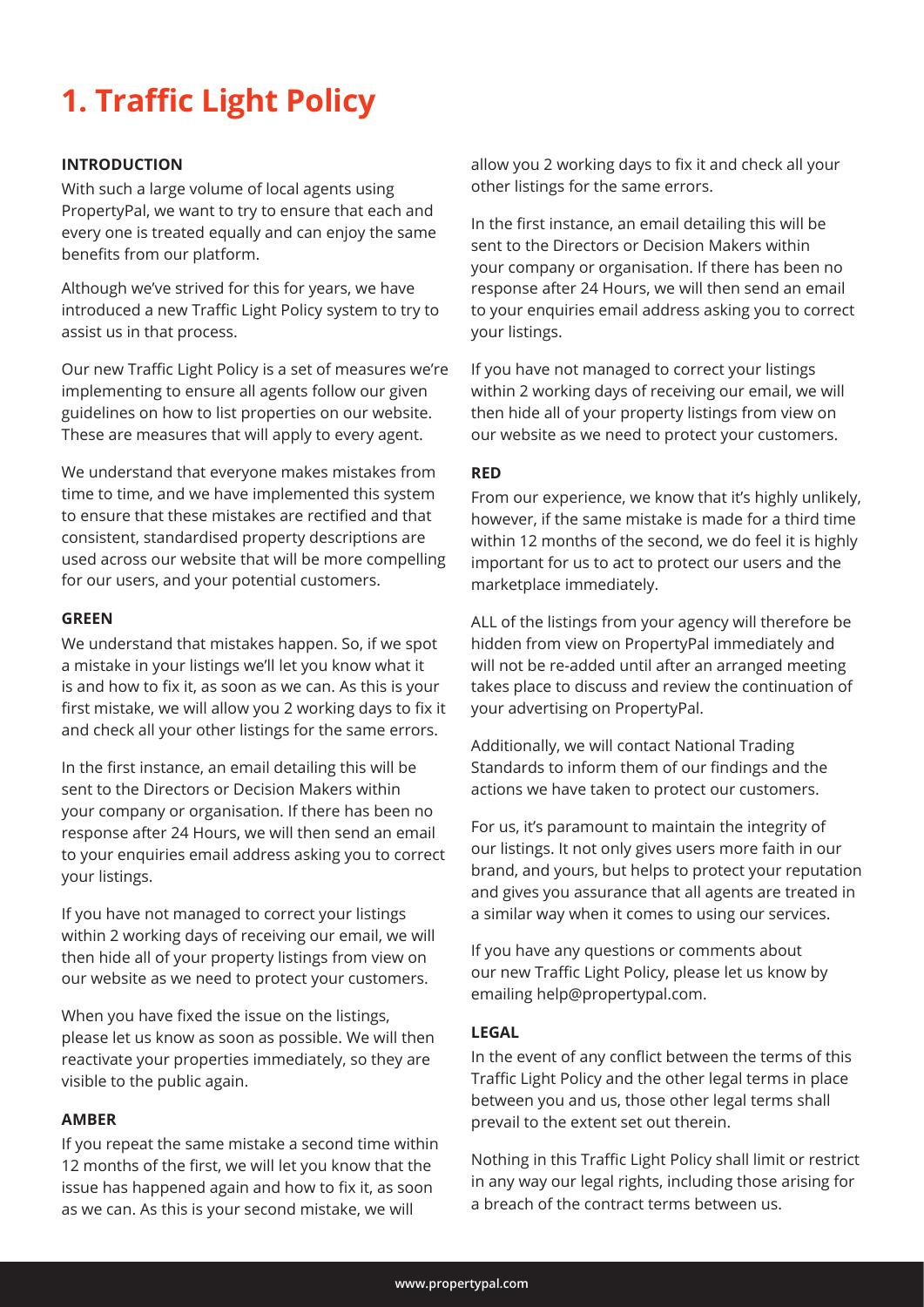# **2. Listing Guidelines Introduction**

The listing guidelines sets out answers to many of the frequently asked questions by estate agents and developers who list with PropertyPal.

By listing adverts on PropertyPal, members agree to be bound by the listing guidelines as set out within the following.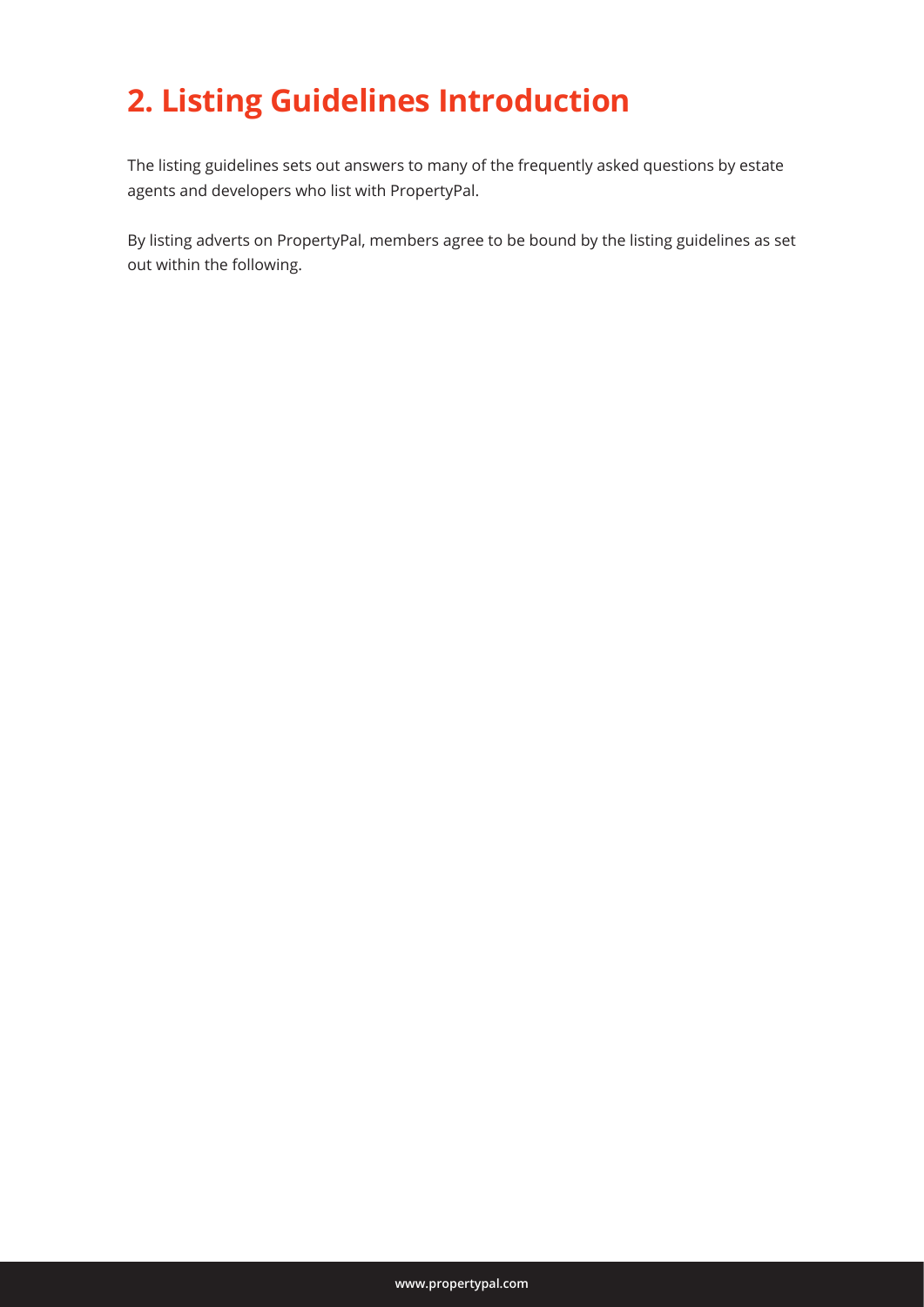# **3. Company Logos**

#### **CAN I DISPLAY MY LOGO ADVERTISING MY BRAND ON MY PROPERTIES?**

As we already clearly display your logo, telephone number and contact details on each and every property, we insist that you keep the photos of the property to just that. Our system will automatically remove any non-property images from the listings on PropertyPal.This gives users the best views of the property and helps us to report to you on user behaviours.

#### **CAN I ADD WATERMARKS TO MY PHOTOS?**

Yes - you can certainly watermark your photos with your company branding. Bear in mind though that you will want to show your properties to their best advantage, so we ask that any watermarks are translucent, and small enough that they do not detract from the images of the property. Please note that all images on PropertyPal are watermarked with our logo so this may overlay any watermark you add.

#### **CAN I DISPLAY MY PHONE NUMBER ON MY LOGO?**

Due to the different sizes of logo displayed on the various pages throughout PropertyPal it is very likely that your phone number will be illegible therefore taking away from your company brand. We clearly display your logo, telephone number and contact details on each property making adding a phone number to your logo unnecessary and prohibited. We also report on 'Phone number reveals / clicks' across the website and apps. Displaying your phone number on your logo will be detrimental to reporting your performance on PropertyPal.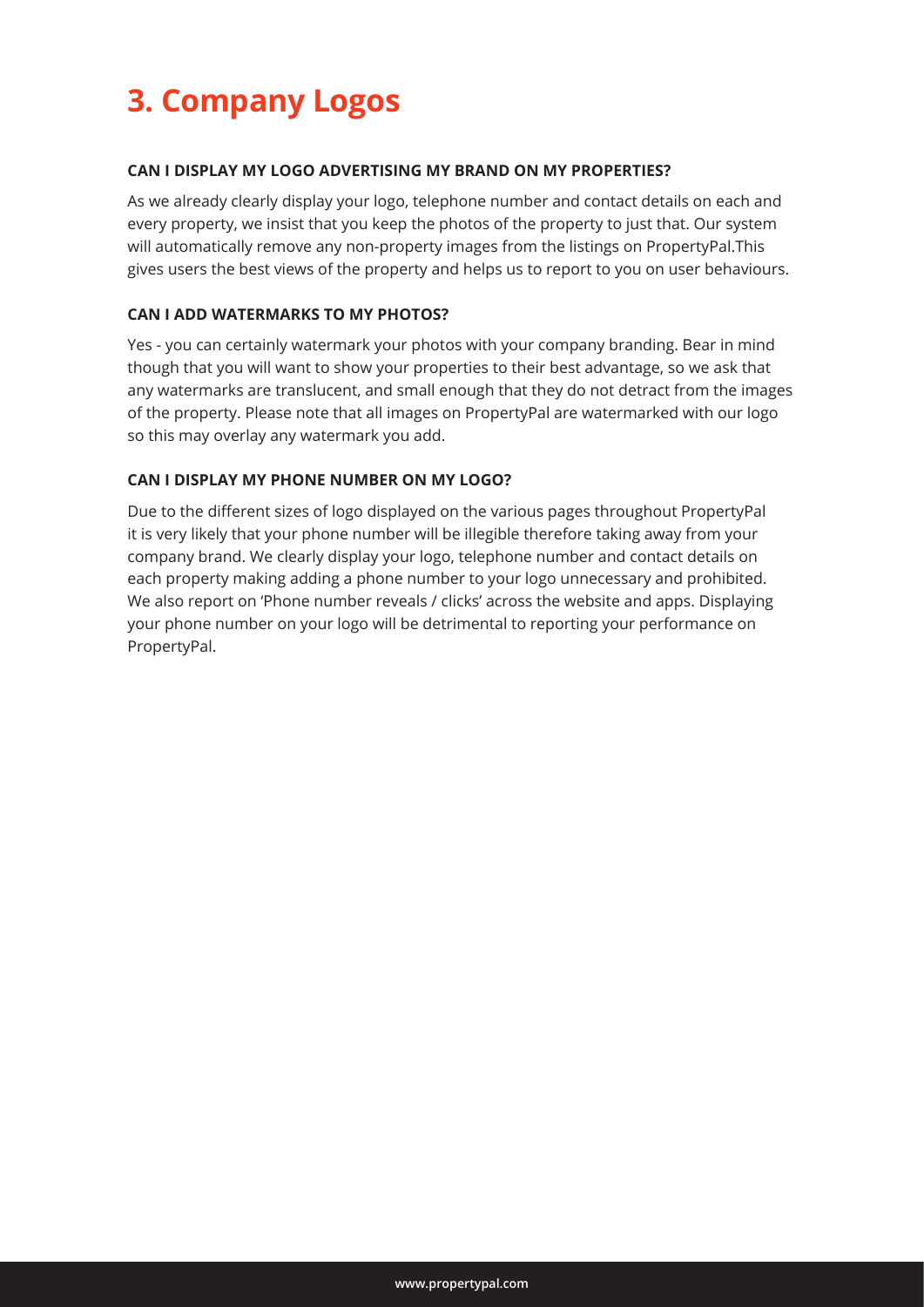### **4. Property Descriptions**

#### **CAN I ADD MY CONTACT DETAILS TO THE DESCRIPTION OF A PROPERTY?**

We clearly display your logo, telephone number and contact details on each property. As part of our service to you we ensure users have a standardised mechanism to view your contact details or directly contact you from the property they are interested in. Displaying your contact details in the description of a property will be detrimental to reporting your performance on PropertyPal.

#### **CAN I DISPLAY MY SELLING FEES IN THE DESCRIPTION OF A PROPERTY?**

We do not allow selling fees to be displayed on any property.

#### **CAN I ADVERTISE MY MORTGAGE SERVICES OR OTHER BUSINESS SERVICES IN THE PROPERTY DESCRIPTION?**

As part of our General Terms of Membership we do not allow advertising of business services within the description of a property.

#### **CAN I SHOW MY WEBSITE ADDRESS IN THE PROPERTY DESCRIPTION?**

We strip out the coding that allows links such as website addresses to work. We link directly to your website in the contact details on every property.

#### **CAN I ADD PROPERTY DETAILS FOR EXAMPLE "BEAUTIFUL FAMILY HOME WITH EQUESTRIAN CENTRE" TO THE ADDRESS OF A PROPERTY?**

We work very hard to index properties on search engines, which means that when a user searches for an address, we endeavour to outperform our competitors in the search engines listings. By adding additional text to the address of a property, you are reducing the chances of a search engine picking up the address, and therefore are limiting the potential views of the property, therefore we do not permit adding property details to the address of a property.

#### **CAN I ADD "SOLD BY" OR "ANOTHER ONE GONE" TO THE DESCRIPTION OF THE PROPERTY?**

No - we insist that you correctly mark the status of your properties. This ensures that potential buyers see the properties they are interested in. We regularly receive user feedback reporting that properties are no longer available.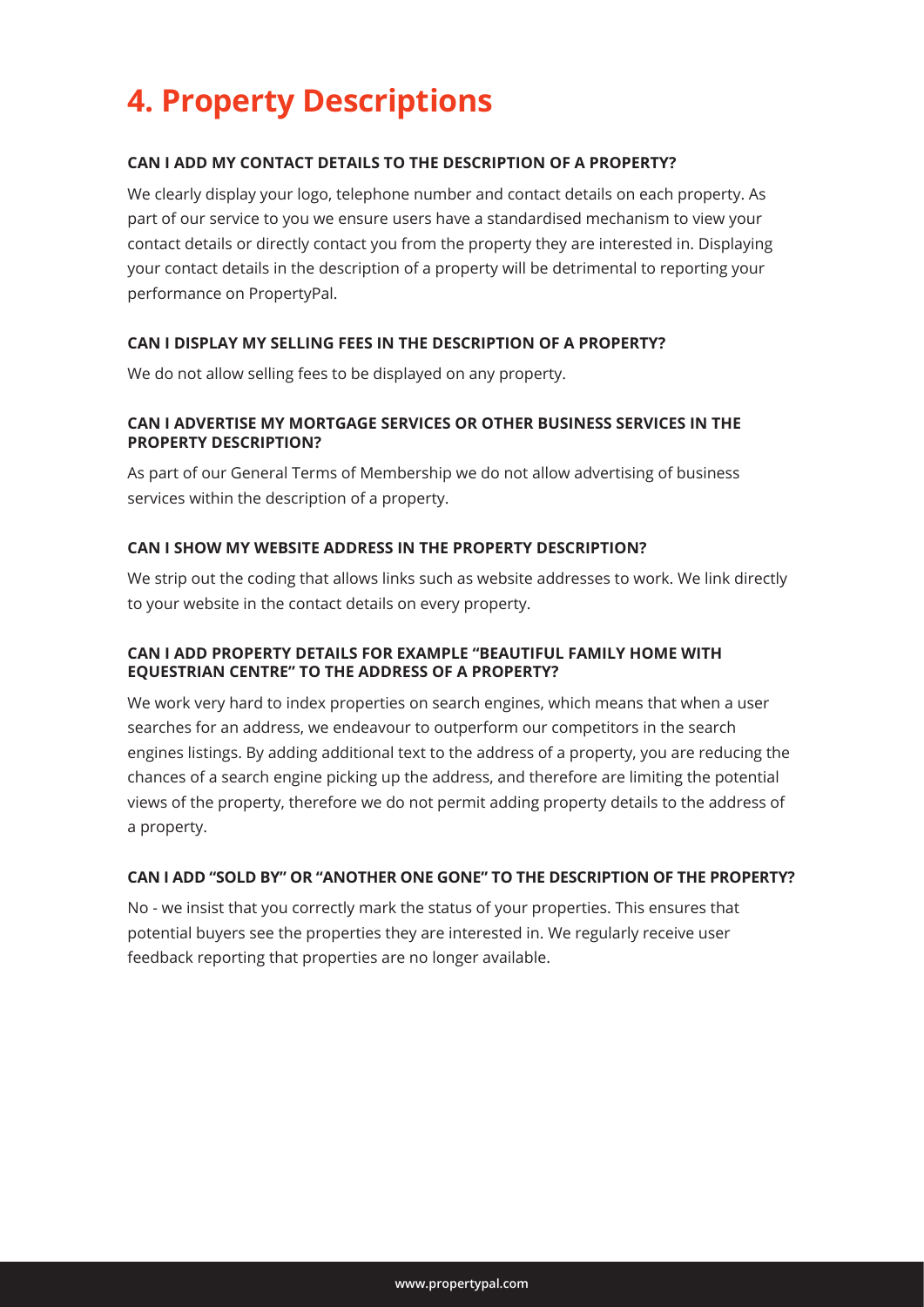### **5. Property Images**

#### **CAN I PUT BANNERS ACROSS MY IMAGES TELLING USERS A PROPERTY IS UNDER OFFER OR SALE AGREED?**

No - we insist that you correctly mark the status of your properties. This ensures that potential buyers see the properties they are interested in. We regularly receive user feedback reporting that properties are no longer available.

#### **CAN I ADD WATERMARKS TO MY PHOTOS?**

Yes - you can certainly watermark your photos with your company branding. Bear in mind though that you will want to show your properties to their best advantage, so we ask that any watermarks are translucent, and small enough that they do not detract from the images of the property. Please note that all images on PropertyPal are watermarked with our logo so this may overlay any watermark you add.

#### **CAN I ADD LIFESTYLE IMAGES OF MY TOWN TO MY PROPERTIES?**

We restrict photography and videography to only images of the property (interior and exterior) and images taken within the perimeter of the property boundaries.

#### **CAN I ADD PHOTOS ADVERTISING MY COMPANY'S OTHER SERVICES ON MY PROPERTIES?**

As part of our General Terms of Membership we do not allow advertising images on properties.

#### **WHERE I HAVEN'T GOT ANY PHOTOS OF A PROPERTY, CAN I PUT MY OWN IMAGE?**

No - where there are no images of a property, we show a generic 'Awaiting Image' photo. As we already clearly display your logo, telephone number and contact details on each property, we insist that you keep the photos of the property to just that. This gives users the best views of the property and helps us to report to you on users behaviours.

#### **I HAVE NO IMAGES OF THE PROEPRTY - CAN I USE GOOGLE IMAGES OR THE BROCHURE?**

Where there are no images of a property, we show a generic Awaiting Image photo. We insist that you do not show Google images or Streetview shots as Google have strict licensing conditions.

#### **CAN I USE TEXT ON PHOTOS OR DESCRIPTION TO LET USERS KNOW A PROPERTY IS UNDER OFFER OR SALE AGREED?**

No - we insist that you correctly mark the status of your properties. This ensures that potential buyers see the properties they are interested in. We regularly receive user feedback reporting that properties are no longer available.

#### **CAN I ADD A BANNER TO A PHOTO TO ADVERTISE AN OPEN VIEWING?**

We provide an Open Viewing service which includes emailing users to inform them of upcoming open viewings on properties that match their desired criteria. As we automatically add the banner to the property image, there is no requirement for the agent to add this additionally. We also remove this banner automatically when the open viewing is over.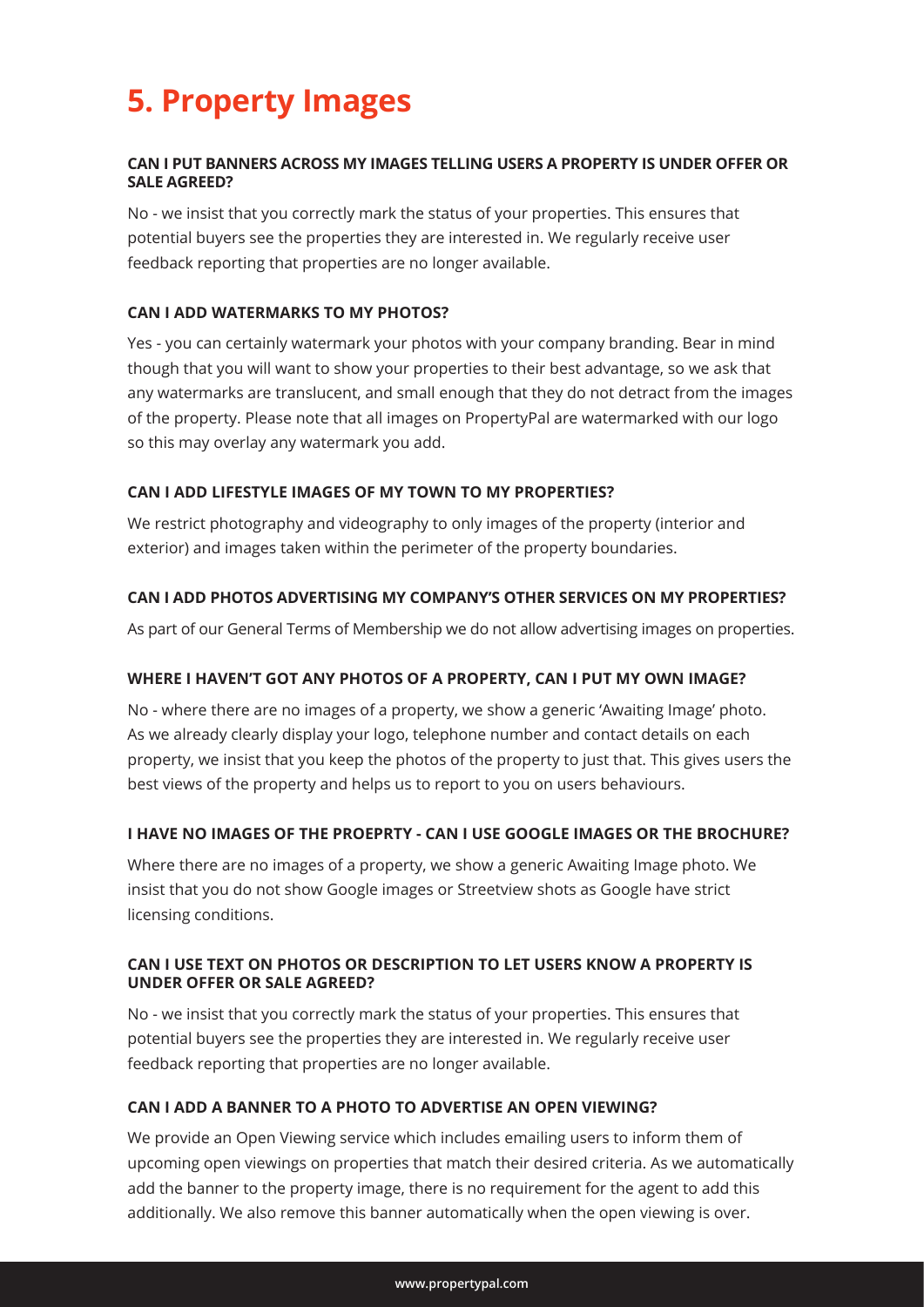### **6. Phone Number**

#### **CAN I ADD MY CONTACT DETAILS TO THE DESCRIPTION OF A PROPERTY?**

We clearly display your logo, telephone number and contact details on every property. As part of our service to you we ensure users have a standardised mechanism to view your contact details or directly contact you from the property they are interested in. To maintain accuracy of listings we require property descriptions to be kept free of contact details.

#### **CAN I DISPLAY MY PHONE NUMBER ON MY LOGO?**

Due to the different sizes of logo displayed on the various pages throughout PropertyPal it is very likely that your phone number will be illegible therefore taking away from your company brand. We clearly display your logo, telephone number and contact details on each property making adding a phone to your logo unnecessary and prohibited. We also report on 'Phone number reveals / clicks' across the website and apps. Displaying your phone number on your logo will be detrimental to reporting your performance on PropertyPal.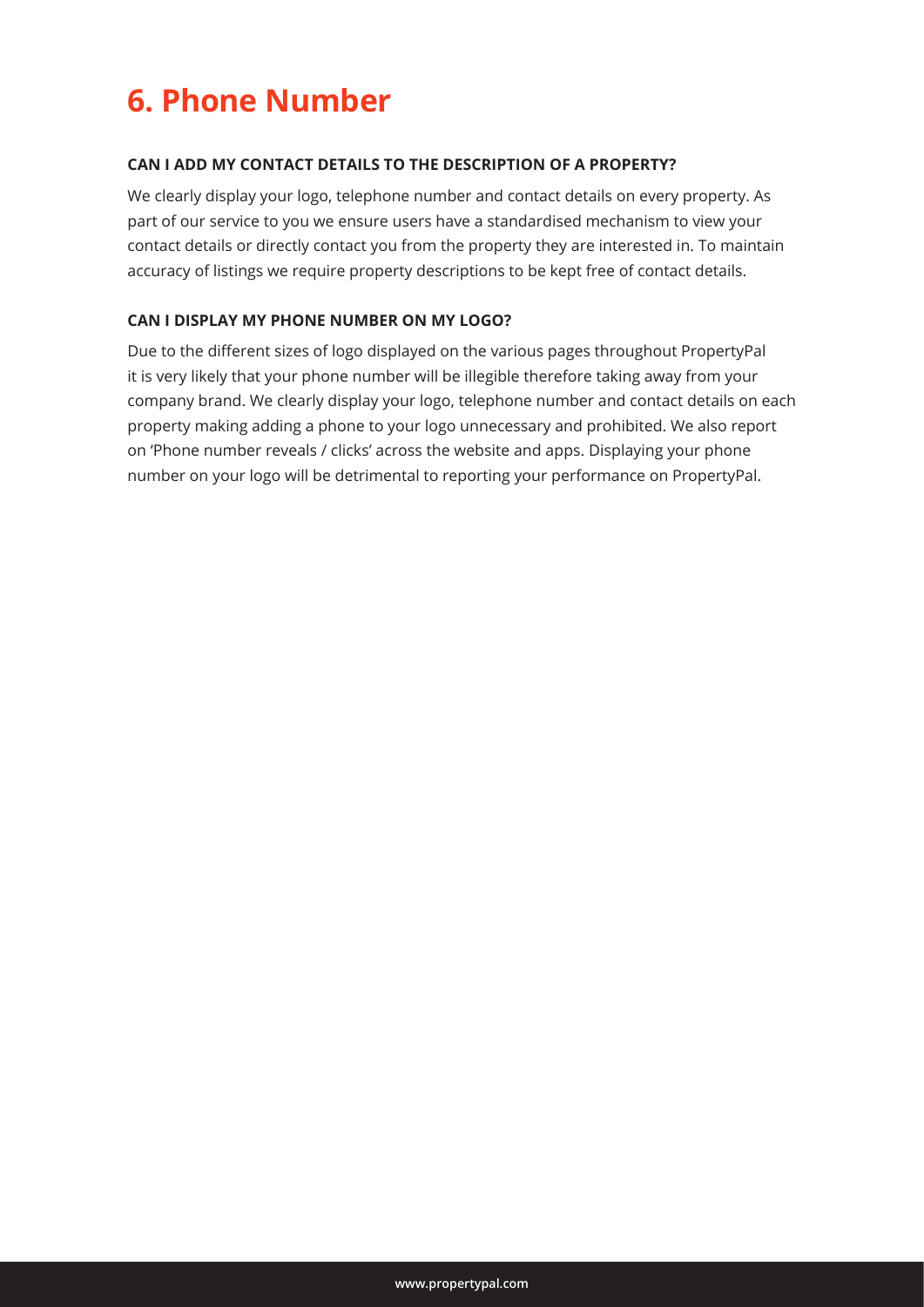### **7. Sale Agreed / Let Agreed Properties**

#### **HOW LONG AFTER A PROPERTY IS SALE AGREED WILL THE PROPERTY BE LISTED ON PROPERTYPAL?**

Sale Agreed properties will be listed for a period of 7 months after being marked as Sale Agreed. After this the property will expire and relisting will not be available.

#### **HOW LONG AFTER A PROPERTY IS LET AGREED WILL THE PROPERTY BE LISTED ON PROPERTYPAL?**

Let Agreed properties will be listed for a period of 7 weeks after being marked as Let Agreed. After this the property will expire and relisting will not be available.

#### **CAN I PUT BANNERS ACROSS MY IMAGES TELLING USERS A PROPERTY IS UNDER OFFER OR SALE AGREED?**

No - we insist that you correctly mark the status of your properties. This ensures that potential buyers see the properties they are interested in. We regularly receive user feedback reporting that properties are no longer available.

#### **CAN I ADD "SOLD BY" OR "ANOTHER ONE GONE" TO THE DESCRIPTION OF THE PROPERTY?**

No - we insist that you correctly mark the status of your properties. This ensures that potential buyers see the properties they are interested in. We regularly receive user feedback reporting that properties are no longer available.

#### **CAN I USE TEXT ON PHOTOS OR DESCRIPTION TO LET USERS KNOW A PROPERTY IS UNDER OFFER OR SALE AGREED?**

No - we insist that you correctly mark the status of your properties. We automatically display a banner on images listed as 'Under Offer' therefore we do not allow additional text on the images. This will ensure that potential buyers see the properties they are interested in for the relevant search.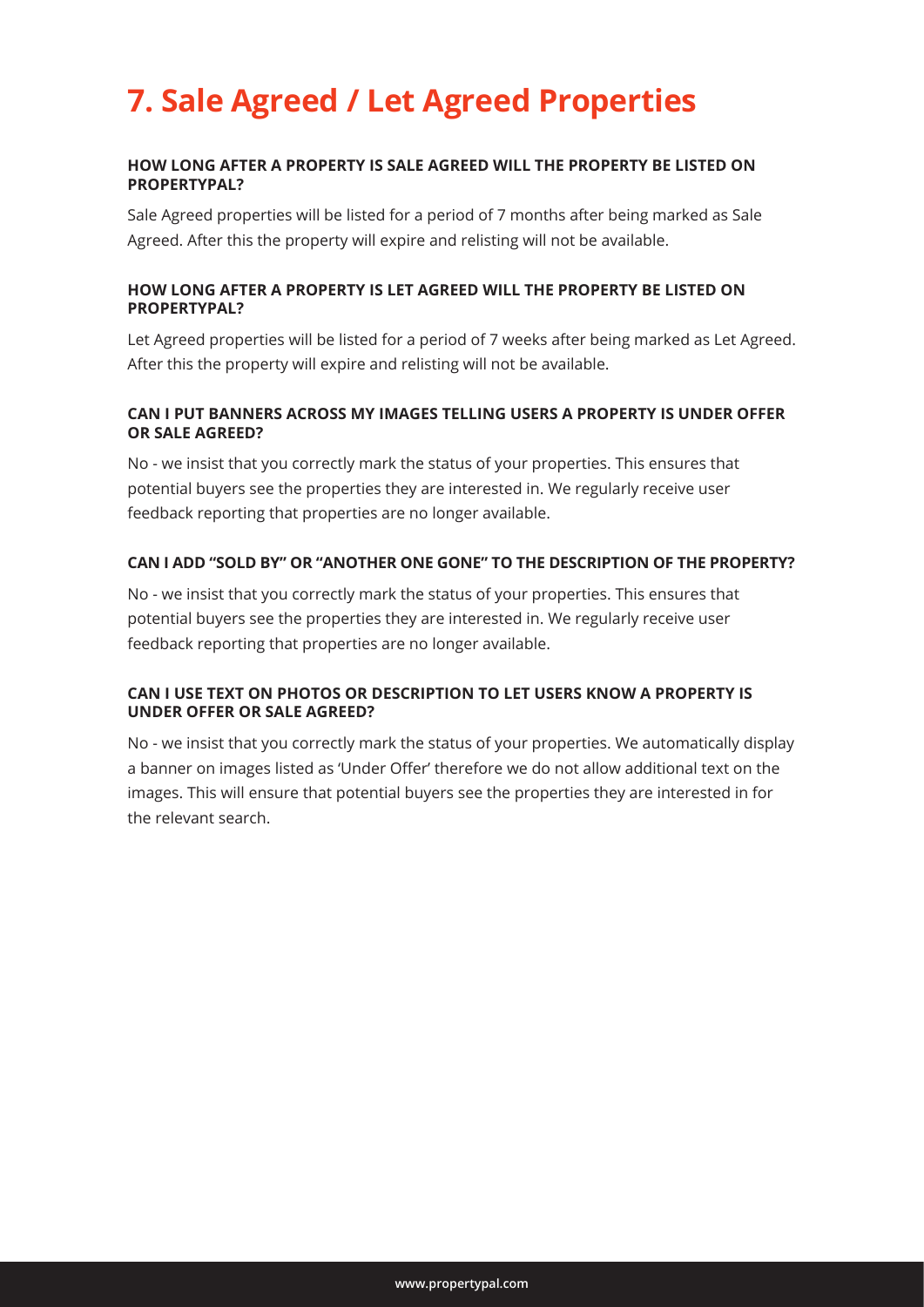### **8. Sold / Let Properties**

#### **HOW LONG AFTER A PROPERTY IS SOLD WILL THE PROPETY BE LISTED ON PROPERTYPAL?**

Sold properties will be listed for a period of 1 month after being marked as Sold. After this the property will expire and relisting will not be available.

#### **HOW LONG AFTER A PROPERTY IS LET WILL THE PROPERTY BE LISTED ON PROPERTYPAL?**

Let properties will be listed for a period of 1 month after being marked as Let. After this the property will expire and relisting will not be available.

#### **CAN I PUT BANNERS ACROSS MY IMAGES TELLING USERS A PROPERTY IS LET AGREED OR LET?**

No - we insist that you correctly mark the status of your properties. This ensures that potential buyers see the properties they are interested in. We regularly receive user feedback reporting that properties are no longer available.

#### **CAN I ADD "LET BY" OR "ANOTHER ONE GONE" TO THE DESCRIPTION OF THE PROPERTY?**

No - we insist that you correctly mark the status of your properties. This ensures that potential buyers see the properties they are interested in. We regularly receive user feedback reporting that properties are no longer available.

#### **CAN I USE TEXT ON PHOTOS OR DESCRIPTION TO LET USERS KNOW A PROPERTY IS LET AGREED OR LET?**

No - we insist that you correctly mark the status of your properties. This ensures that potential buyers see the properties they are interested in. We regularly receive user feedback reporting that properties are no longer available.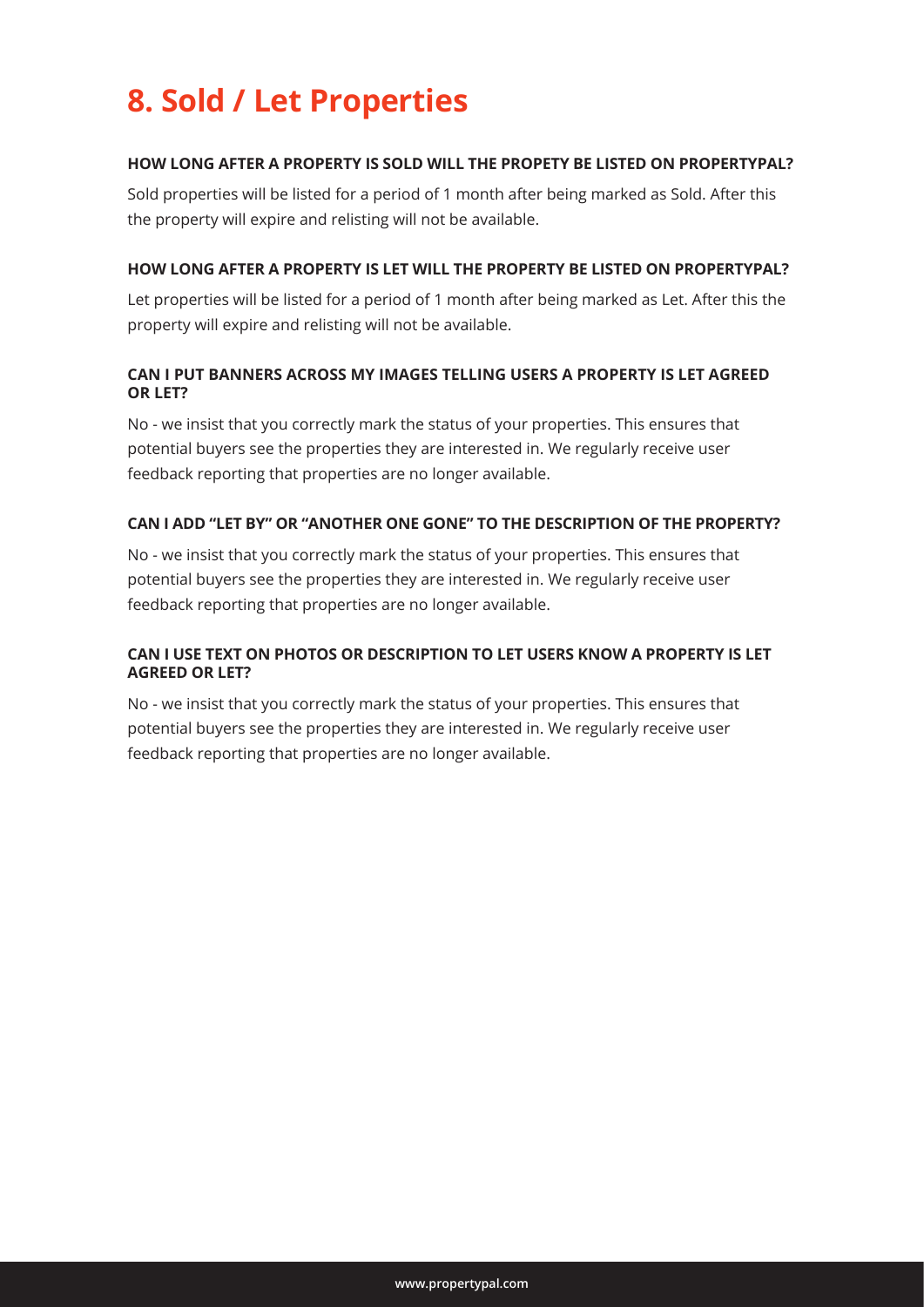### **9. New Developments**

#### **MY DEVELOPER WANTS ME TO LIST A PROPERTY ON PROPERTIES FOR SALE - CAN I DO THIS?**

Yes, New Development properties, when listed in the correct way, will show under New Homes and also under Property For Sale. If you list your new development properties as resales, the listings will be duplicated, which is confusing for users, who may think there are more properties available than there actually are.

#### **CAN I LIST MY NEW DEVELOPMENTS AS RESALES?**

To ensure the integrity of the site and to ensure there are no duplicate listings, we do not allow properties which are part of a new development to be listed under Properties for Sale. When a New Development is listed correctly the development overview will show under New Homes and the Property Types and individual sites also show under Property For Sale, so there is no need to list these individually.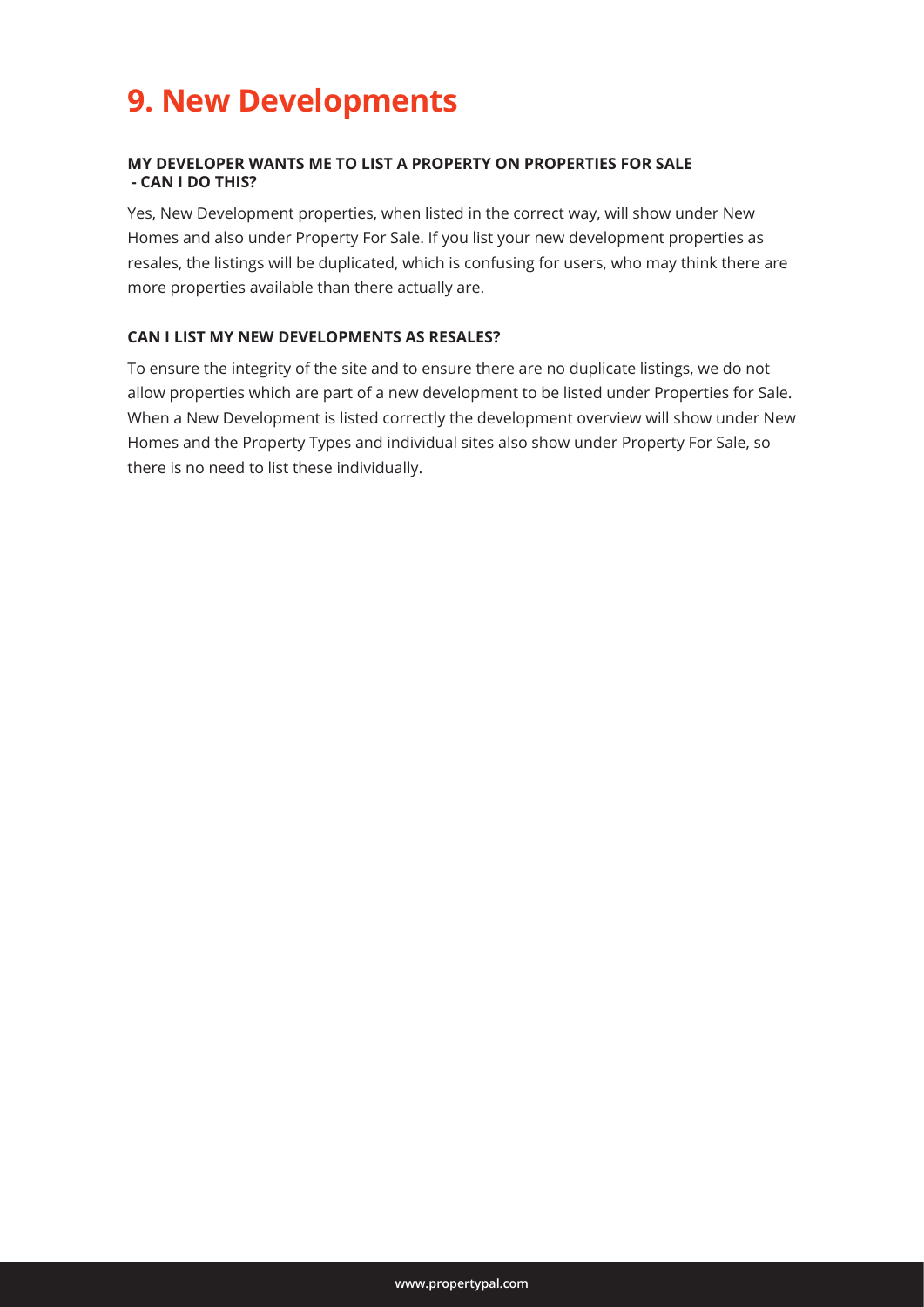### **10. Re-listing Properties**

#### **I NEED A PROPERTY TO GO TO THE TOP OF THE LISTINGS - CAN I ARCHIVE AND RE-LIST IT?**

The practice of archiving, withdrawing or hiding properties and relisting them as new properties is known as portal juggling and is illegal. We provide features on the website which allows vendors or agents to promote and increase exposure on their listings. Please contact us if you require further information on how to do this.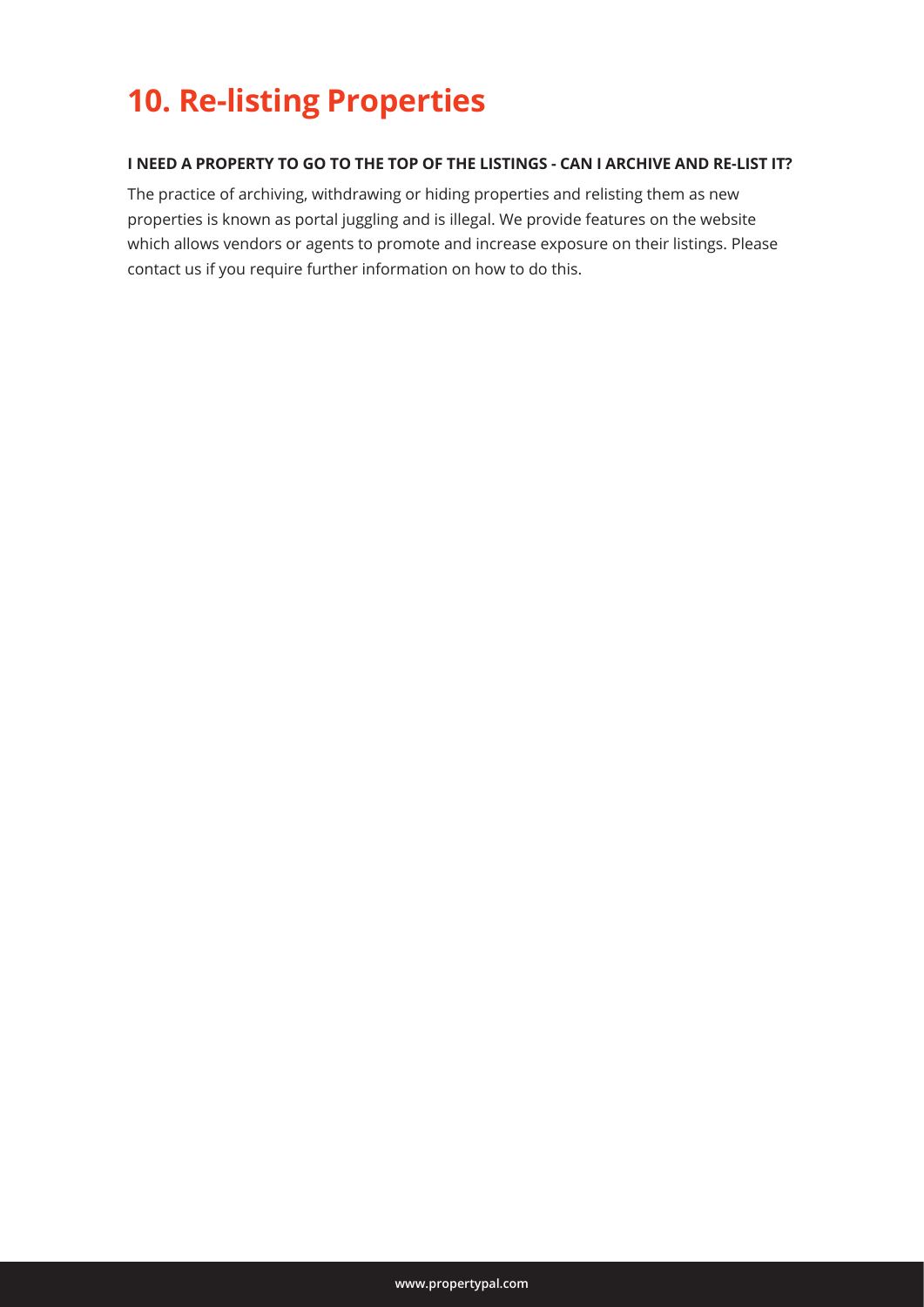### **11. Advertising Other Services**

#### **CAN I ADD PHOTOS ADVERTISING MY COMPANY'S OTHER SERVICES ON MY PROPERTIES?**

As part of our General Terms of Membership we do not allow advertising images on properties. Our system will automatically remove any non-property images from the listings on PropertyPal.

#### **CAN I ADVERTISE MY MORTGAGE SERVICES OR OTHER BUSINESS SERVICES IN THE PROPERTY DESCRIPTION?**

As part of our General Terms of Membership we do not allow advertising of business services within the description of a property anywhere on the site.